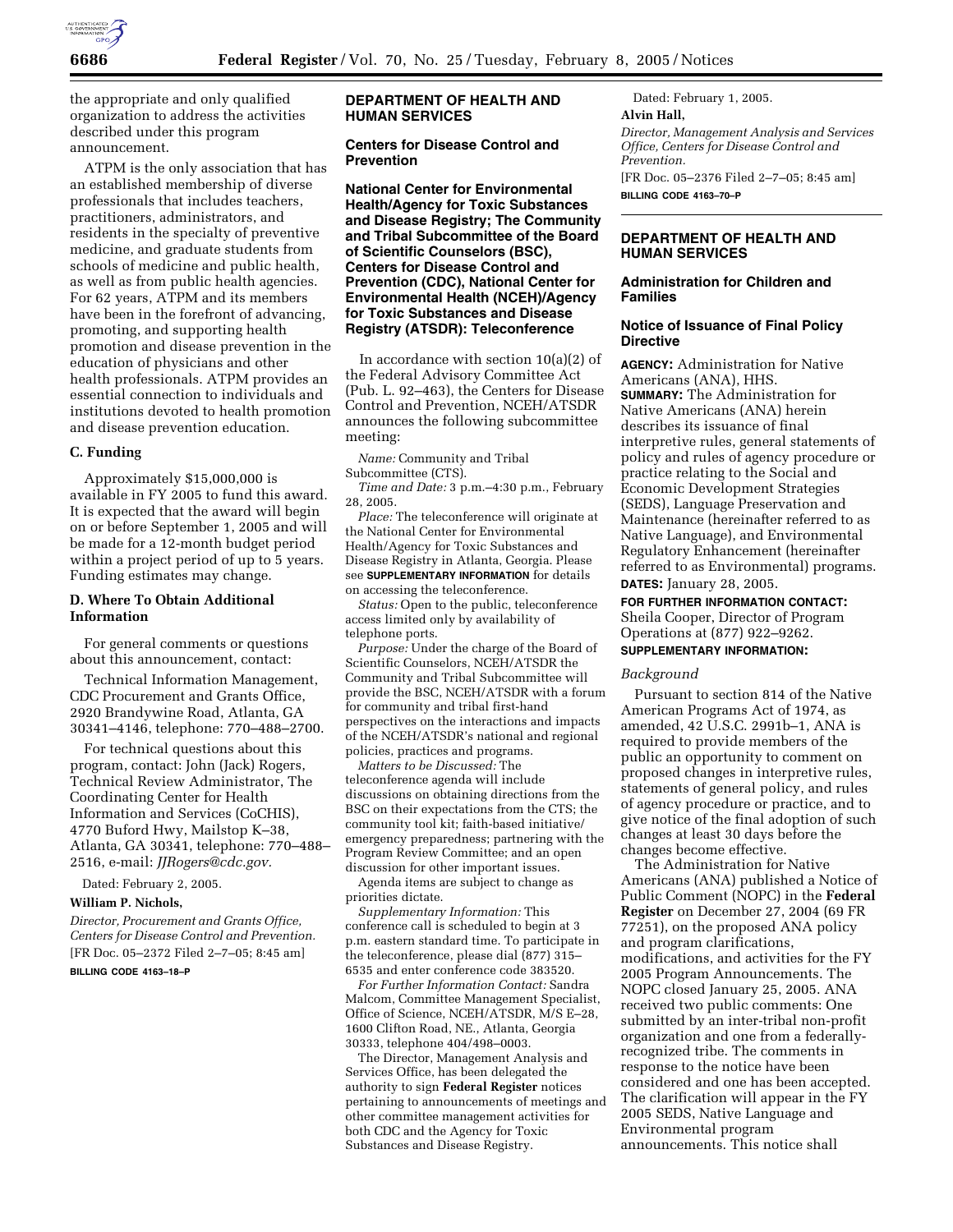suffice as the response to comments and any public recommendations accepted by ANA will be reflected in the FY 05 program announcements to be published in the **Federal Register.**

## *Comment and Response*

#### **I. ANA Application Format**

ANA has revised Part Two, ''Application Review Criteria'' of the FY 2005 Program Announcement, specifically the Application Submission Requirements. Previously, ANA required applicants to include and count the Objective Work Plan (OWP) form (OMB Control Number 0980– 0204), and the Federal and non-Federal share line-item budget and budget justification narrative in the page limitation. In FY 2005, ANA has removed the OWP and the line-item budget and budget justification narrative from the page limitation. With the exemption of the OWP and the budget section from the page limitation, ANA has reduced in the FY 2005 program announcements the Application Submission Requirements to 40 pages. The exemption of the OWP and the budget from the page limitation will enable applicants applying for multiyear awards to provide more information on the proposed project. (Legal authority: Section 803(a) and (d) and 803C of the Narrative American Programs Act of 1974, as amended, 42 U.S.C. 2991b and 2991b–3.)

# **II. Required Forms**

The Grant Application Data Summary (GADS) form (OMB Clearance Number 0970 0261 exp. 03/31/2007) is a new ANA form. The Commissioner for the Administration for Native Americans is required to collect and disseminate information related to the social and economic conditions of Native Americans for inclusion in its Annual Report to Congress. The data collected on the GADS is required to assist in gathering that data. The information is also used to ensure that ANA obtains the proper number of reviewers to review each category of grant applications. Although not included in prior announcements, GADS received OMB approval after the publication of the FY 2004 announcement. It will be included in this announcement and future announcements to be submitted as a part of the application package. (Legal authority: Section 803B of the Native American Programs Act of 1974, as amended, 42 U.S.C. 2991B–2.)

## **III. Evaluation Criteria**

(a) ANA has modified five evaluation criteria titles and adjusted the point

values and weight of three criteria. In ANA's FY 2004 grant competitions, ANA did not rate applications on how closely they followed the prescribed format. This year, ANA is proposing to revise the Evaluation Criteria to provide for the award of points in rating applications based on whether the applicant complied with the requirements in the announcement with regard to the organization of the application. ANA will maintain six evaluation criteria. The title and merit weights will apply to all three ANA program areas. Criterion One was retitled from ''Project Introduction and Summary/Abstract'' to ''Introduction and Project Summary/Application Format'' and modified to add points for the Application Format to clarify the importance of adhering to the application requirements. Criterion Two was retitled from ''Objectives and Need for Assistance'' to ''Need for Assistance''. Criterion Three was retitled for clarity from ''Approach'' to ''Project Approach''. Criterion Four was retitled from ''Organizational Profiles'' to ''Organizational Capacity'' and the point value was reduced to allow for the increase in weight and points awarded under Criterion One. Criterion Five was retitled for clarity from ''Results or Benefits Expected'' to ''Project Impact/ Evaluation'' and the point value was reduced to allow for the increase in weight and points awarded under Criterion Six. For FY 2005 program announcements the titles and assigned point criteria values are: Criterion One—Introduction and Project Summary/Application Format (10 pts.); Criterion Two—Needed for Assistance (20 pts.); Criterion Three—Project Approach (25 pts.); Criterion Four— Organizational Capacity (15 pts.); Criterion Five—Project Impact/ Evaluation (15 pts.); Criterion Six— Budget and Budget Justification/Cost Effectiveness (15 pts.). (Legal authority: Section 803(a) and (d) and 803C of the Native American Programs Act of 1974, as amended, 42 U.S.C. 2991b and 2991b–3.)

(b) In the FY 2004 Program Announcement within the ANA Criterion Five, ANA used the term ''Performance'' Indicator. In the FY 2005 Program Announcement this term will be changed to ''Impact'' Indicator to be consistent with the Native American Programs Act of 1974, as amended. (Legal authority: Section 803(a) and (d) and 803C of the Native American Programs Act of 1974, as amended, 42 U.S.C. 2991b and 2991b–3.)

(c) Standard and Required Impact Indicators: As ANA continues to improve its competitive grant program

ANA has modified (through addition or deletion) its collection of impact indicators under each of its programs (SEDS, Native Language and Environmental). The modified impact indicators will continue to be used to inform Congress and the public on the effectiveness, success and impact that ANA programs have in Native American communities and on behalf of Native American families. Two impact indicators will be required across all three program areas to serve as a common baseline of data that is required to be reported in ANA's legislation to demonstrate the diversity of projects and to monitor the impact of projects on the community. The FY 2005 program announcements still require five impact indicators to be submitted by the applicant under Criterion Five. ANA has standardized for consistency and program performance data collection two of the required impact indicators across all three program areas (SEDS, Native Language and Environmental). The two standard required impact indicators are: (1) Number of partnerships formed and (2) the amount of dollars leveraged beyond the required NFS match. In addition to the two standard required impact indicators, an applicant must also submit three additional indicators either selected from a suggested list in each program announcement or applicant project-specific impact indicators. (Legal authority: Section 803(a) and (d), 803B and 803C of the Native American Programs Act of 1974, as amended, 42 U.S.C. 2991b, 2991b–2 and 2991b–3.)

*Discussion on Comment:* A comment was received that expressed concern about how ANA's peer reviewers would interpret ANA's standard impact indicator (2) ''amount of dollars leveraged beyond the required nonfederal share match''. The commenter is concerned that peer reviewers will negatively perceive any leveraged resources identified by the applicant in the request for federal funds as an indication that the ANA project funds are not needed by the applicant. The commenter requested that ANA add a disclaimer to the program announcements indicating that information pertaining to leveraged resources will not be a negative factor in the review process.

*Response:* ANA annually trains peer reviewers and provides specific guidance on how to analyze proposed projects and the application scoring process as it relates to the evaluation criteria. ANA selected the ''leveraged resource'' indicator as a standard for all three ANA program areas because it will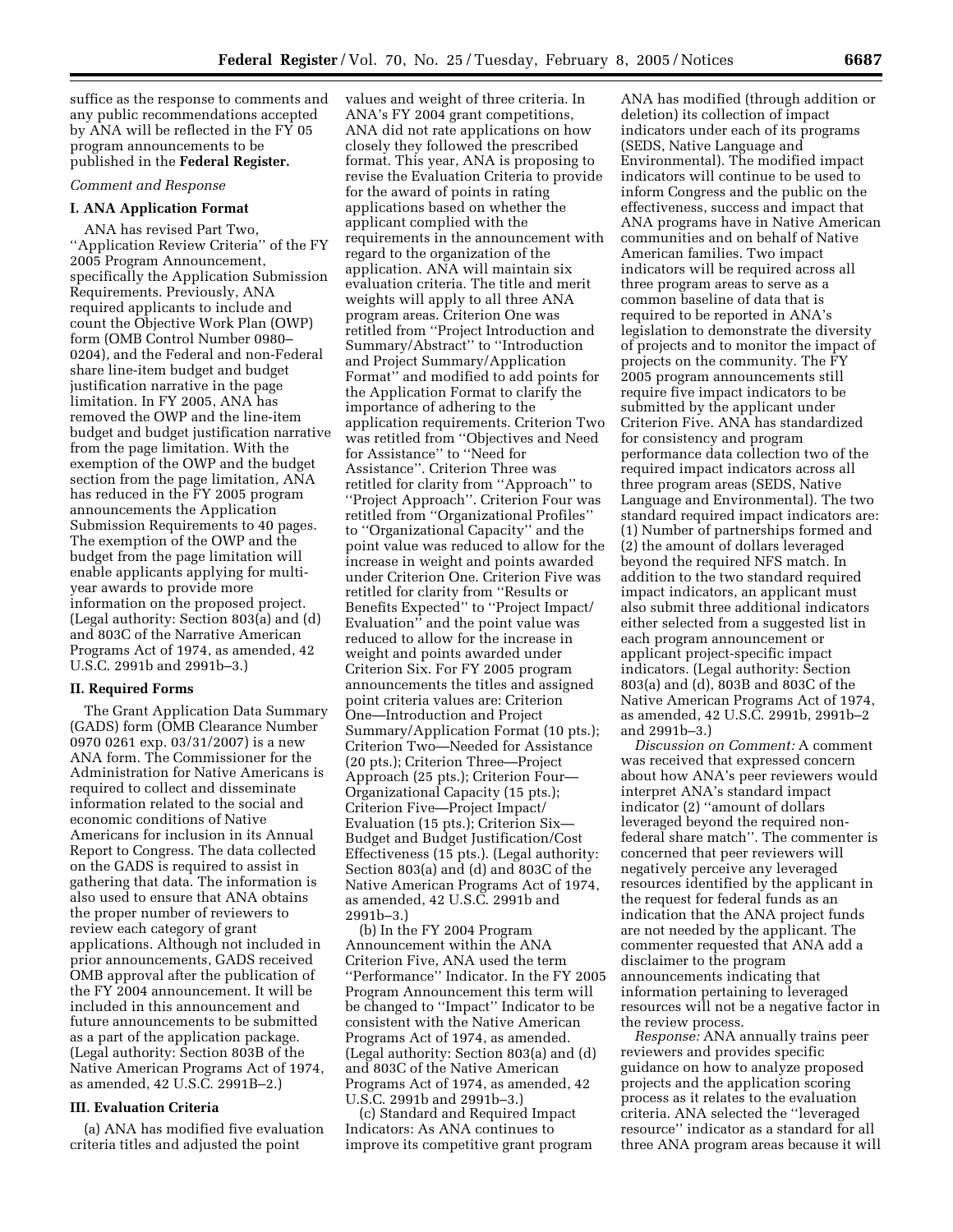yield useful information to support an analysis of how ANA's limited funding impacts native communities. The applicant's response to this indicator will also demonstrate how the leveraged resources contribute to the impact an ANA funded project has in a community. The ANA definition for ''leveraged resources'' is the total dollar value of all non-ANA resources that are committed to a proposed ANA project and are supported by documentation that exceed the 20% non-Federal match required for an ANA grant. Such resources may include any natural, financial and physical resources available within the tribe, organization, or community to assist in the successful completion of the project. An example would be a letter from an organization that agrees to provide a supportive action, product, and service, human or financial contribution that will add to the potential success of the project. ANA has considered the comment to add a disclaimer to the program announcements and has determined that ANA guidance and peer review procedures are sufficient to ensure a fair and reasonable review is conducted on all applications requesting federal funds. The required ANA impact indicator will remain as a standard data element to be used for ANA program data collection purposes.

The optional impact indicators for SEDS are: (1) Number of infrastructures and administrative systems, including policies and procedures developed and implemented; (2) number of codes or ordinances developed and implemented; (3) number of people to successfully complete a workshop/ training; (4) number of children, youth, families or elders assisted or participating; (5) number of volunteer hours; (6) number of faith-based or community-based partnerships; (7) number of jobs created; (8) number of community-based small businesses established or expanded; (9) identification of Tribal or Village government business, industry, energy or financial codes or ordinances that were adopted or enacted; and (10) number of micro-businesses started. The optional impact indicators for Language, Category I are: (1) Number of surveys completed; (2) percent and number of community members assessed; (3) the rate of language loss or gain; (4) number of elders consulted; (5) number of language experts consulted; (6) number of community goals developed to preserve the native language; and (7) number of infrastructure and administrative systems, including policies and procedures developed and

implemented. (Legal authority: Section 803(a) and (d), 803B and 803C of the Native American Programs Act of 1974, as amended, 42 U.S.C. 2991b, 2991b–2 and 2991b–3.)

The optional impact indicators for Language, Category II are: (1) Number of people involved in establishment or operation of project; (2) number of training classes or workshops held to teach language; (3) number and type of materials developed; (4) number of media products developed; (5) number of translations achieved; (6) number of individuals who increased in ability to speak the language; (7) number of participants who achieve fluency; (8) number of settings the language is spoken in; and (9) number of infrastructure and administrative systems, including policies and procedures developed and implemented. (Legal authority: Section 803(a) and (d), 803B and 803C of the Native American Programs Act of 1974, as amended, 42 U.S.C. 2991b, 2991b–2 and 2991b–3.)

The optional impact indicators for Environmental are: (1) Number of environmental regulations, codes or ordinances created; (2) number of people to successfully complete a workshop/training; (3) number of workshops/trainings provided; (4) types of capacity building systems created and implemented to support environmental program functions; (5) identification of Tribal or Village government regulations, codes or ordinances that were enacted and adopted; (6) number of regulations, codes or ordinances successfully enforced; and (7) number of infrastructure and administrative systems, including policies and procedures developed and implemented. ANA may add/delete optional impact indicators to program announcements as necessary to support ANA initiatives. (Legal authority: Section 803(a) and (d), 803B and 803C of the Native American Programs Act of 1974, as amended, 42 U.S.C. 2991b, 2991b–2, and 2991b–3.)

*Discussion on Comment:* One comment was received that pertained to this section. The commenter suggested that ANA clarify in the evaluation criteria section the request to submit five impact indicators. The commenter offered text to clearly define the applicant's option to select three indicators from the suggested program announcement list or to submit applicant defined project indicators or to submit a combination of ANA suggested indicators and applicant defined indicators.

*Response:* ANA has reviewed the comment and concurs there is a need to clearly describe the optional impact indicators. ANA will incorporate the following text in the three FY 2005 ANA program announcements. The following paragraph will precede the discussion on impact indicators:

In addition to the two standard required impact indicators, an applicant must also submit three additional impact indicators. These three impact indicators may be selected from the suggested list given below, or they may be developed for the specific proposed project, or the applicant may submit a combination of both the ANA suggested indicators and applicant project-specific indicators. (Legal authority: Section 803(a) and (d), 803B and 803C of the Native American Programs Act of 1974, as amended, 42 U.S.C. 2991b, 2991b–2 and 2991b–3.)

(d) ANA corrected the timeframe for use of research data in an application from 48 to 36 months under the Language, Category II program.

#### **IV. ANA Funding Restrictions**

In ANA's effort to streamline its program announcements and to clarify Funding Restriction Policies for applicants, ANA has relocated general policy statements from the criterion section of the program announcement text to the Funding Restrictions Policies section. Formerly listed under ''ANA Administrative Policies'', the bullet point on funding requests for feasibility studies, business plans, marketing plans or written materials and the bullet point on proposals from consortia of Tribes were moved to the section entitled ''ANA Funding Restrictions''. These restrictions are already reflected in the ANA eligibility restrictions at 45 CFR 1336.33(b)(2) and (b)(6). The bullet point on the social service delivery programs was inadvertently omitted from previous announcements, but ANA is statutorily required to address these programs. The restriction already appears in the ANA eligibility regulation at 45 CFR 1336.33(b)(3). ANA will include the following funding restrictions in all program announcements in compliance with sections 803(a) and (d) and 803C of the Native American Programs Act of 1974 as amended, 42 U.S.C. 2991b and 2991b–3 and 45 CFR 1336:

• Projects that request funds for feasibility studies, business plans, marketing plans or written materials, such as manuals, that are not an essential part of the applicant's project or SEDS long-rage development plan. (Legal authority: Sections 803(a) and (d) and 803C of the Native American Programs Act of 1974 as amended, 42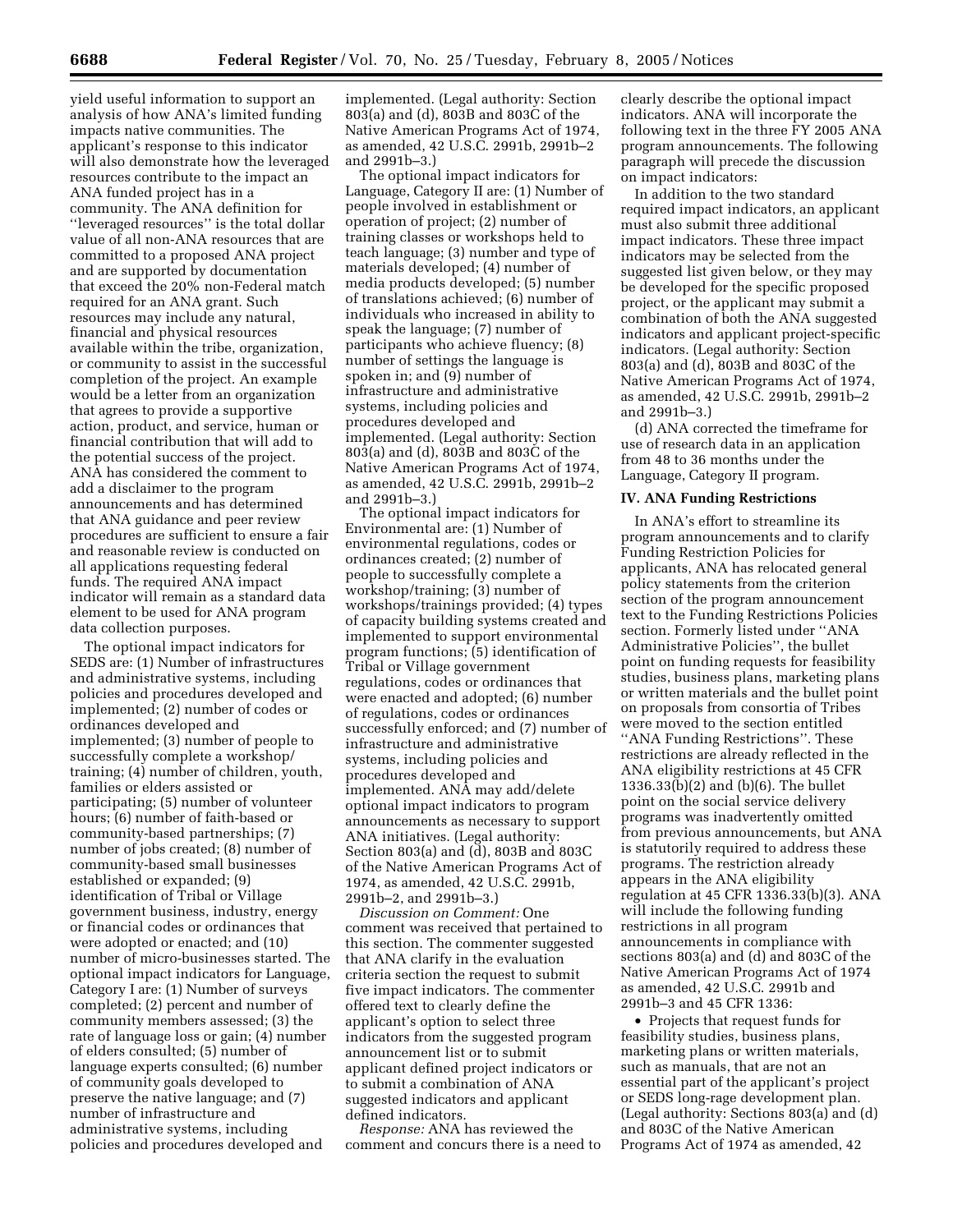U.S.C. 2991b and 2991b–3 and 45 CFR 1336.33.)

• The support of ongoing social service delivery programs or the expansion, or continuation, of existing social service delivery programs. (Legal authority: Sections 803(a) and (d) and 803C of the Native American Programs Act of 1974 as amended, 42 U.S.C. 2991b and 2991b–3 and 45 CFR 1336.33.)

• Proposals from consortia of Tribes that are not specific to support from and roles of member Tribes. An application from a consortium must have goals and objectives that will create positive impacts and outcomes in the communities of its members. ANA will not fund activities by a consortium of Tribes that duplicates activities for which member Tribes also receive funding from ANA. (Legal authority: Sections 803(a) and (d) and 803C of the Native American Programs Act of 1974 as amended, 42 U.S.C. 2991b and 2991b–3 and 45 CFR 1336.33.)

# **V. Initial Screening**

Prior to competitive panel review, all applications are pre-screened for completeness. Previously, each application submitted to ANA in response to a program announcement was pre-screened to ensure that (a) the application was received by the program announcement closing date; (b) the application was submitted in accordance with Section IV, ''Application and Submission Information''; (c) the applicant is eligible for funding in accordance with Section III, ''Eligibility Information''; (d) the applicant submitted the proper supporting documentation such as proof of non-profit status, resolutions, and required government forms; (e) an authorized representative has signed the application; and (f) the applicant has a DUNS number. An application that does not meet (a) through (f) immediately above is determined to be incomplete and is excluded from the competitive review process.

In an effort to ensure consistency with the way ACF evaluates competitive discretionary grant applications, ACF has changed its policy to include only two enforceable screen-out criteria: Timeliness and compliance with stated funding limitations. Additionally, ACF has approved ANA's request to include two additional screen-out criteria: Inclusion of a signed and dated resolution by the governing body and, for applicants that are not Tribes or Alaska Native Village governments, submission of a resolution and proof that a majority of the governing board of

directors is representative of the community to be served.

Consequently, ANA will screen applications for completeness prior to the competitive panel review using the following elements: (a) The application is received by ANA on or before the published program announcement closing date; (b) the federal request does not exceed the ceiling award amount as published in the program announcement; (c) the application includes a signed and dated resolution of the governing body; and (d) if the applicant is not a Tribe or Alaska Native Village government, the native nonprofit organization submits a resolution and proof that a majority of the governing board of directors is representative of the community to be served. An application that does not contain these elements will be considered incomplete and excluded from the competitive review process.

# **VI. Administrative Policies**

In ANA's effort to streamline its program announcements and to clarify administrative policies for applicants, ANA has relocated general policy statements from the Criterion section of the program announcement text to the Administrative Policies section. ANA has also clarified administrative policies that have historically prompted numerous questions and created application and project development inconsistencies. For example, ANA removed ''Organizational Capacity'' and reworded the first bullet below for clarity. The second bullet below clarifies the administrative policy on the funding of projects versus programs to include the term ''short-term'' to communicate that projects will not be awarded for longer than three years in most program areas. The third and fourth bullets were moved from Definitions to Administrative Policies to establish the policy to determine project progress before additional funding is committed. For the purposes of clarify, the fifth bullet combined and reworded the requirement for community involvement under the definition for ''Community Involvement'' with a similar paragraph under ''Need for Assistance''. The sixth bullet supports the needs of ANA and was reworded for clarity. The seventh bullet was also reworded for clarity. The policy on the treatment of multiple applications and applications from Tribal components has been reworded for clarity and broken into two separate points to ensure application to both Tribes and non-profit organizations. The revised policy is contained in the eighth and ninth bullet points on the list below.

The ninth bullet corrects the inadvertent omission of the categories that apply to the board of directors for non-profit applicants. ANA will now include the following administrative policies in each program announcement (legal authority: Sections 803(a) and (d) and 803C of the native American Programs Act of 1974, as amended, and 45 U.S.C. 2991b and 2991b–3):

Applicants must comply with the following administrative policies:

• All funded applications will be reviewed to ensure that the applicant has provided a positive statement to give credit to ANA on all material developed using ANA funds.

• ANA funds short-term projects, not programs. Proposed projects must have definitive goals and objectives that will be achieved by the end of the project period. All projects funded by ANA must be completed, or self-sustaining or supported by other-than-ANA funding at the end of the project period.

• Before funding the second or third year of a multi-year grant, ANA will require verification and support documentation from the grantee that objectives and outcomes proposed in the preceding year were accomplished and that the non-federal share was met.

• ANA reviews the quarterly and annual reports of grantees to determine if the grantee is meeting its goals, objectives and activities identified in the Objective Work Plan (OWP).

• Applications from national and regional organizations must clearly demonstrate a need for the project, explain how the project originated, discuss the community-based delivery strategy of the project, identify and describe the intended beneficiaries, describe and relate the actual project benefits to the community and organization and describe a communitybased delivery system. National and regional organizations must describe their membership, define how the organization operates and demonstrate Native community and/or Tribal government support for the project. The type of community to be served will determine the type of documentation necessary to support the project.

• Applicants proposing an Economic Development project must address the project's viability. A business plan, if applicable, must be included to describe the projects feasibility, cash flow and approach for the implementation and marketing of the business.

• ANA will review proposed projects to ensure applicants have considered all resources available to the community to support the project.

• ANA will not accept applications from Tribal components that are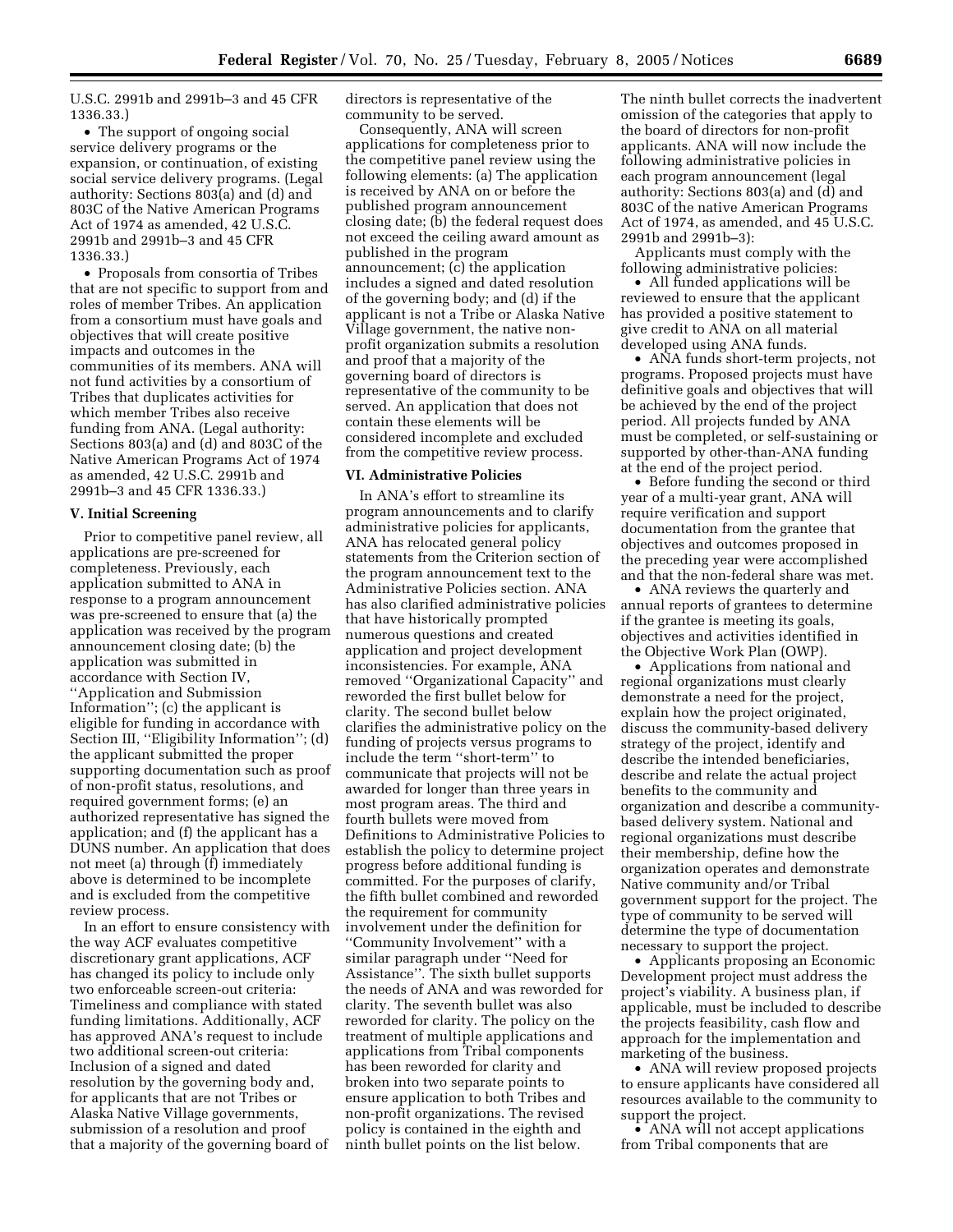Tribally authorized divisions unless the ANA application includes a Tribal resolution.

• ANA will only accept one application per eligible entity. The first application received by ANA will be the application considered for competition unless ANA is notified in writing which application should be considered for competitive review.

• If the applicant, other than a Tribe or an Alaska Native Village government, is proposing a project benefiting Native Americans, Alaska Natives, or both, the applicant must provide assurance that its duly elected or appointed board of directors is representative of the community to be served. Applicants must provide information that at least a majority of the individuals serving on a non-profit applicant's board fall into one or more of the following categories: (1) A current or past member of the community to be served; (2) a prospective participant or beneficiary of the project to be funded; or (3) have a cultural relationship with the community to be served. (Legal authority: 45 CFR 1336.33 (a).)

#### **VII. Funding Thresholds**

This is a clarification to the ANA Environmental Regulatory Enhancement program announcement funding threshold. The funding threshold for the Environmental Regulatory Enhancement program will be \$50,000.00 (floor amount) to \$250,000.00 (ceiling amount) per budget period. Applications exceeding the \$250,000.00 threshold will be considered non-responsive and will not be considered for funding under this announcement. (Legal authority: Sections 803(a) and (d) and 803C of the Native American Programs Act of 1974, as amended 42 U.S.C. 2991b and 2991b–3.)

#### **VIII. Definitions**

The following definitions will be used in the appropriate program-specific FY 2005 program announcements. ANA has clarified many areas that applicants have historically found difficult to understand and that have previously prompted numerous questions and created application and project development inconsistencies. The ANA program announcements will now include additional definitions for the following terms:

*Consortium/Tribal Village:* A group of Tribes or Villages that join together for long-term purposes or for the purpose of an ANA grant.

*Impact Indicators:* Measurement descriptions used to identify the outcomes or results of the project. Outcomes or results must be

quantifiable, measurable, verifiable and related to the outcome of the project to determine that the project has achieved its desired objective and can be independently verified through ANA monitoring and evaluation.

*Objective Work Plan (OWP):* The project plan the applicant will use in meeting the results and benefits expected for the project. The results and benefits are directly related to the Impact Indicators. The OWP provides detailed descriptions of how, when, where, by whom and why activities are proposed for the project and is complemented and condensed in the OWP. ANA will require separate OWPs for each year of the project. (Form OMB# 0980–0204 exp 10/31/2006.)

*Minor Renovation or Alteration:* Work required to change the interior arrangements or other physical characteristics of an existing facility, or install equipment so that it may be more effectively used for the project. Minor alteration and renovation may include work referred to as improvements, conversion, rehabilitation, remodeling or modernization, but is distinguished from construction and major renovations. A minor alteration and/or renovation must be incidental and essential for the project (''incidental'' meaning the total alteration and renovation budget must not exceed the lesser of \$150,000 or 25 percent of total direct costs approved for the entire project period).

*Total Approved Project Costs:* The sum of the Federal request plus the non-Federal share. (Legal authority: Section 803(a) and (d) and 803C of the Native American Programs Act of 1974, as amended, 42 U.S.C. 2991b and 2991b– 3).

#### **IX. Application Review Information**

To ensure that grantees fulfill their obligations to ANA, ANA is including a review of grantees' past performance when considering the applicant for a new or ongoing award under all three program areas. The inclusion of this item in the application consideration process will assist ANA in making its funding decisions on whether or not to award to a particular grant applicant. Factors that may impact a grantee's past performance are their timeliness to report submission requirements, timely use and proper expenditure of the grant award funds and the administrative ease of closing out the grantee at the end of the award period.

The following statement is included under the Application Consideration for the Review and Selection Process:

*Application Consideration:* The Commissioner's funding decision is based on an analysis of the application by the review panel, panel review scores and recommendations; an analysis by ANA staff; review of previous ANA grantee's past performance; comments from the State and Federal agencies having contract and grant performancerelated information; and other interested parties.

## **X. Native Language Program Area**

The title for Native Language Category I grants has been changed from ''Native Language Category I Planning'' to ''Native Language Category I Assessment''. The change clarifies the purpose of the 12-month Category I grant. (Legal authority: Section 803(a) and (d) and 803C of the Native American Programs Act of 1974, as amended, 42 U.S.C. 2991b and 2991b– 3.)

The FY 2005 Native Language Program Announcement expands the Category I-Program Area of Interest and the necessary assessment data to be collected. ANA recommends each applicant consider the Program Area of Interest in the development of a project. The Program Area of Interest under Category I is ''A project for data collection and compilation that surveys the current language status through a ''formal'' method (*e.g.,* work performed by a linguist and/or a language survey conducted by community members) or an ''informal'' method (*e.g.,* a community consensus of the language status based on elders, Tribal scholars and/or other community members) with the development of long-range language preservation goals and uses elders in the development of these goals. This assessment data should capture, at a minimum, the following data: Number of speakers; age of speakers; gender of speakers; level(s) of fluency; number of first language speakers (native language as the first language acquired); number of second language speakers (native language as the second language acquired); where native language is used (*e.g.,* home, court system, religious ceremonies, church, media, school governance or cultural activities); source of data (formal and/or informal); and rate of language loss or gain. (Legal authority: Section 803(a) and (d) and 803C of the Native American Programs Act of 1974, as amended, 42 U.S.C. 2991b and 2991b–3.)

## *Additional Information*

*Technical Correction:* Upon general review of the Notice, Section V: Screening Elements, item ''d'' will be rewritten as ''Each application submitted under an ANA program announcement will undergo a pre-review screening for: